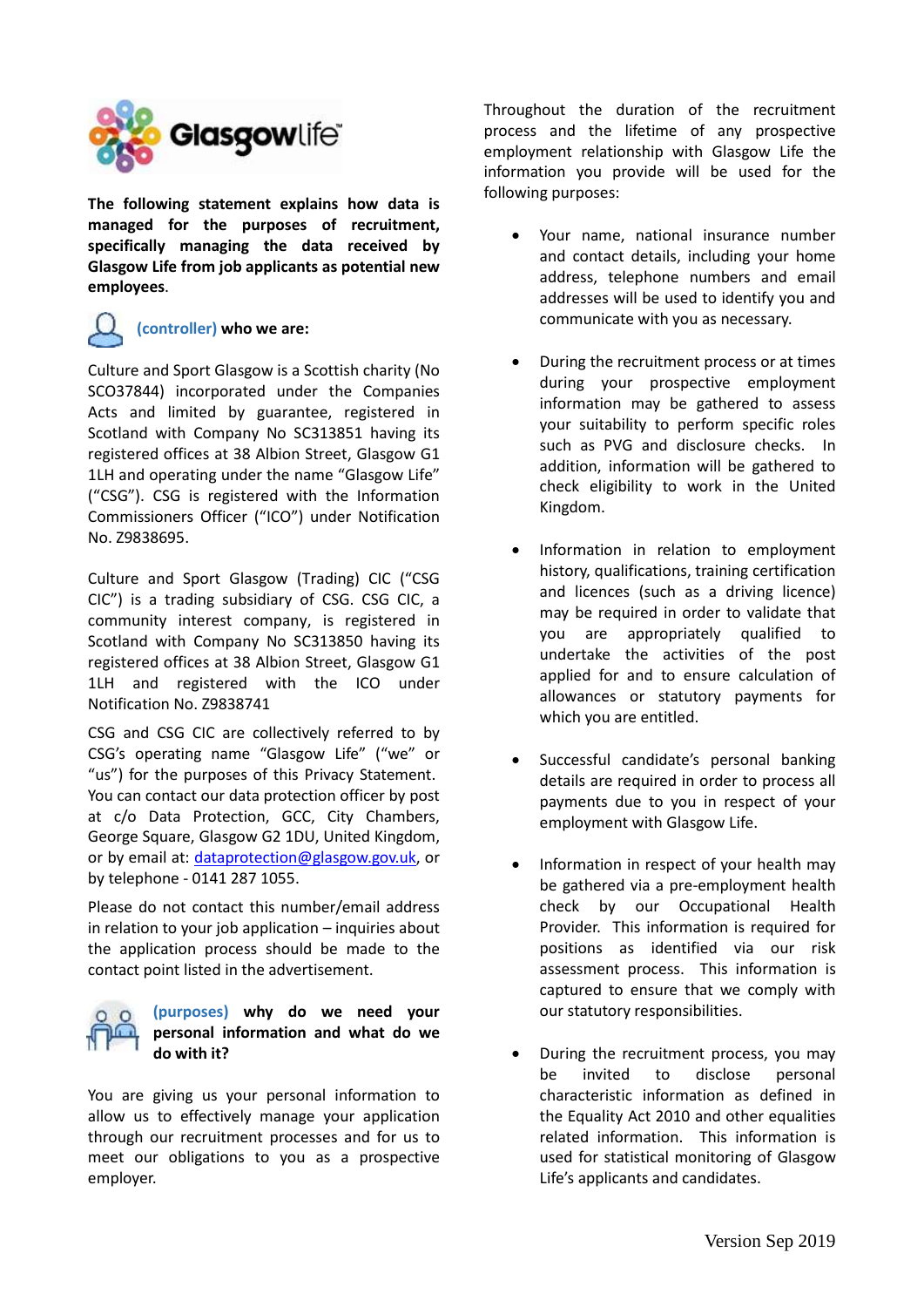Some posts require prospective employees to have Disclosure checks or PVG checks made against them. In these cases the organisation will process information regarding criminal convictions (and any police intelligence regarding suspected criminality included in a PVG check) to assess your suitability for the post in question.

Some applicants may also be service users. We process information on service users (including service users who are job applicants) in accordance with the specific privacy notices published for the various services we provide and you should consult those service delivery privacy notices for details of this processing.



# **(legal basis) for using your information:**

These services are provided in terms of Glasgow Life's statutory functions on the basis of performance of a contract or taking steps to enter into a contract with you, more details of which can be found on our website at [http://www.glasgowlife.org.uk/privacy.](http://www.glasgowlife.org.uk/privacy) If you do not provide us with the information we have asked for then we will not be able to process your application for employment. Some information needs to be shared with external bodies because Glasgow Life is under a legal obligation to do so.

### **(sharing) who do we share your information with?**

We are legally obliged to safeguard public funds so details will be checked internally for fraud prevention and verification purposes and may be shared with other public bodies for the same purpose. We are legally obliged to share certain data with other public bodies such as HMRC and will do so where the law requires this; we will also generally comply with requests for specific information from other regulatory and law enforcement bodies where this is necessary. Information is also analysed internally in order to provide management information, inform service delivery reform and similar purposes. This is in accordance with the organisations Information Use and Privacy Policy and the privacy statement set out in full on our website.

**In some circumstances there will be a requirement to share some information with organisations external to Glasgow Life:** 

- Depending upon the nature of the post applied for, relevant information may be shared with relevant registered employment bodies.
- Information gathered in respect of accidents at work may be gathered and may be shared with the HSE as required.
- Your personal details may be shared with the organisation's insurance provider for the purposes of insurance policies held by Glasgow Life in respect of Employers Liability Insurance, Indemnification of employees and other insurance purposes as necessary.
- If at any time before, during or subsequent to an application for employment you exercise your rights to enter into a dispute via the courts system, including employment tribunal, we may be required to share information in relation to your employment relationship with the courts or legal representatives as required.
- If you have ever had an appointment with Glasgow Life's current or previous occupational health provider, you may have an occupational health record. Such records are retained by the current occupational health provider. The contents of your medical records are confidential and are not disclosed to Glasgow Life but will inform any occupational health reports issued to Glasgow Life by the occupational health provider.
- In the event that Glasgow Life change occupational health provider, these medical records will transfer directly to the new provider and will not pass to Glasgow Life.
- The organisation is obliged to participate in the National Fraud Initiative in Scotland and in terms of this passes information on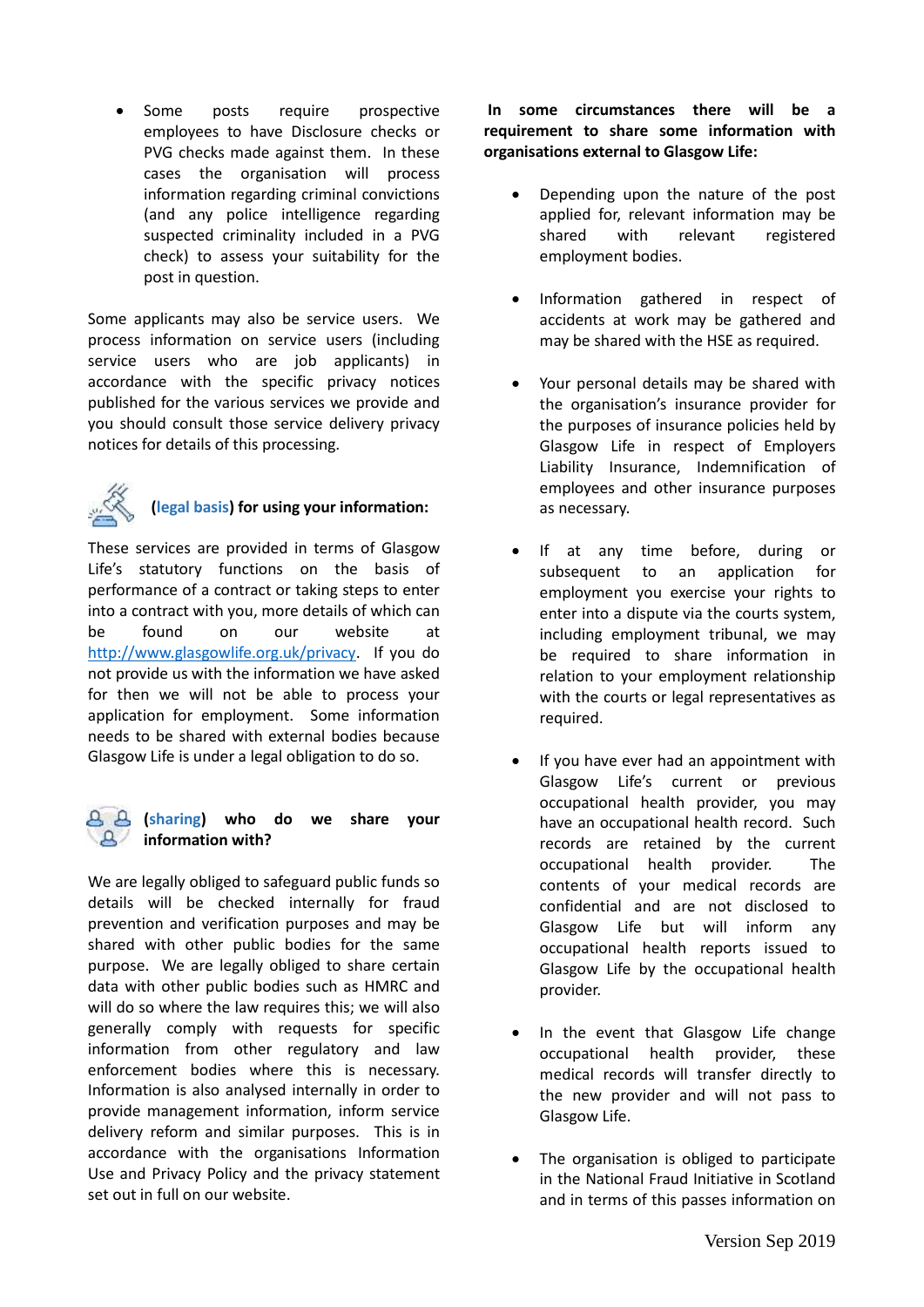staff (primarily payroll data) to Audit Scotland for data matching to detect fraud or possible fraud. Details of this exercise can be found on Audit Scotland's website at [http://www.audit-scotland.gov.uk/our](http://www.audit-scotland.gov.uk/our-work/national-fraud-initiative)[work/national-fraud-initiative.](http://www.audit-scotland.gov.uk/our-work/national-fraud-initiative)

• Glasgow Life is subject to freedom of information ("FOI") legislation. Often we receive requests which seek disclosure of information about members of staff. Such requests are assessed carefully and we will only release staff information in response to FOI requests if doing so is compatible with our obligations under data protection law. As a general rule we will withhold the identities of staff on grade 8 or below, and release the identities of staff on grade 9 or above, unless there are particular reasons to depart from this approach (such as where staff are involved in areas of work where disclosing their identity could endanger them). We will not voluntarily release non-work related information about members of staff such as home addresses, nor will we voluntarily release information where this relates to the member of staff being a service user rather than in their capacity as an employee. We will seek the views of current members of staff as to any such release.



## **(international transfers):**

Information published on the Glasgow Life website can be accessed from anywhere in the world.



#### **(storage) how long do we keep your information for?**

The organisation maintains a records retention and disposal schedule which sets out how long we hold different types of information for. This is available on the Glasgow Life website at <http://www.glasgowlife.org.uk/rrs> or you can request a hard copy from the contact address previously stated above.



### **(your rights) under data protection law:**

- **Access to your information** You have the right to request a copy of the personal information about you that we hold.
- **Correcting your information** We want to make sure that your personal information is accurate, complete and up to date and you may ask us to correct any personal information about you that you believe does not meet these standards.
- **Deletion of your information** You have the right to ask us to delete personal information about you where:

I. You consider that we no longer require the information for the purposes for which it was obtained

II. You have validly objected to our use of your personal information – see Objecting to how we may use your information below

III. Our use of your personal information is contrary to law or our other legal obligations.

**Objecting to how we may use your information** – You have the right at any time to require us to stop using your personal information for direct marketing purposes.

**Restricting how we may use your information** – in some cases, you may ask us to restrict how we use your personal information. This right might apply, for example, where we are checking the accuracy of personal information about you that we hold or assessing the validity of any objection you have made to our use of your information. The right might also apply if we no longer have a basis for using your personal information but you don't want us to delete the data. Where this right is validly exercised, we may only use the relevant personal information with your consent, for legal claims or where there are other public interest grounds to do so.

Please contact us in any of the ways set out above if you wish to exercise any of these rights.